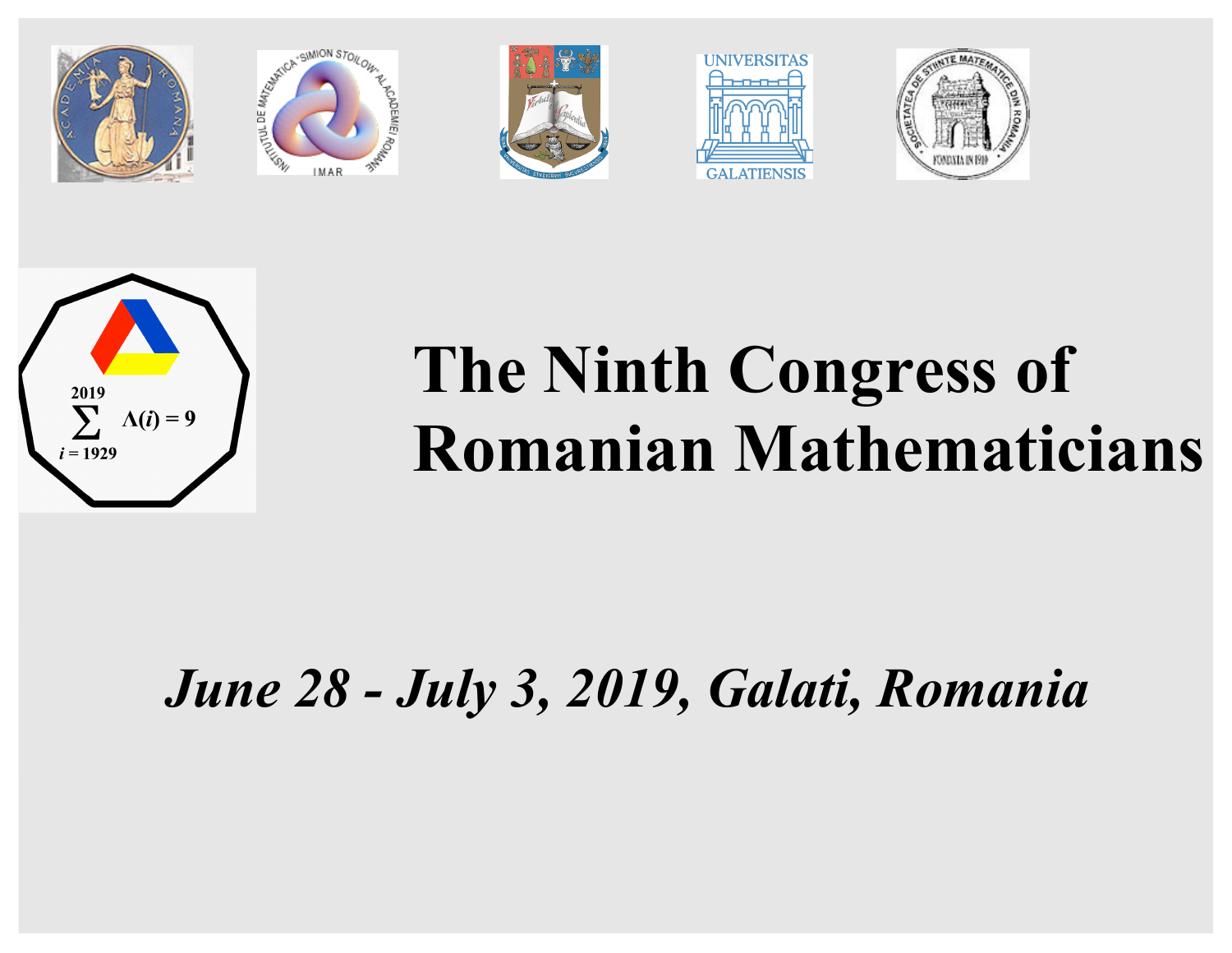

## **The Ninth Congress of Romanian Mathematicians**

**is organized by** 

- **The Section of Mathematical Sciences of the Romanian Academy**
- **The Romanian Mathematical Society**
- **Simion Stoilow Institute of Mathematics of the Romanian Academy**
- **« Dunarea de Jos » University of Galati**
- **Faculty of Mathematics and Computer Science of the University of Bucharest**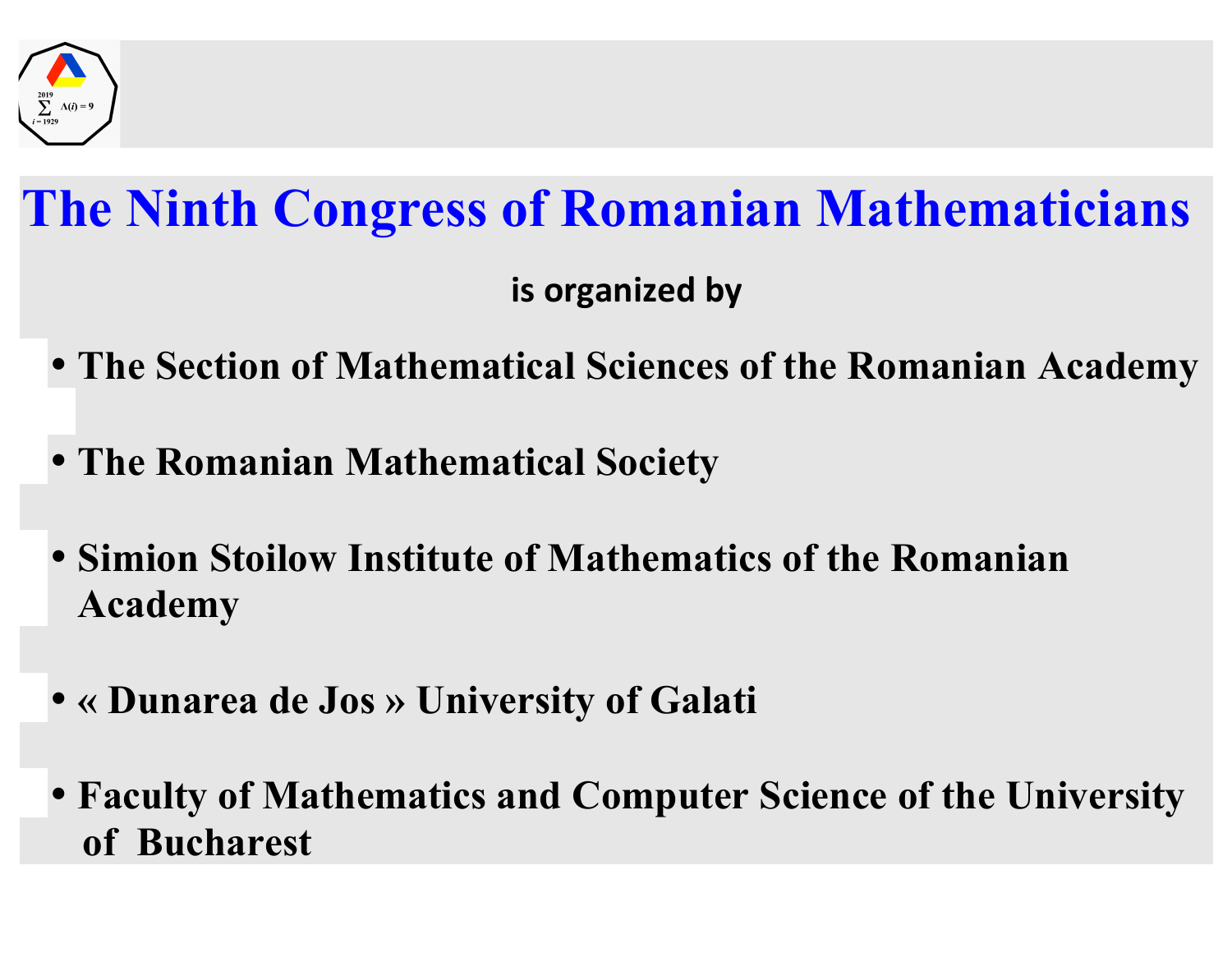**This meeting is intended to continue an old tradition of holding congresses of Romanian mathematicians and it is largely open to international participation**

 **Eight such congresses were organized in :**

- **Cluj (1929)**
- **Turnu Severin (1932)**
- **Bucharest (1945, 1956, and 2007)**
- **Pitești (2003), Brașov (2011)**
- **Iași (2015)**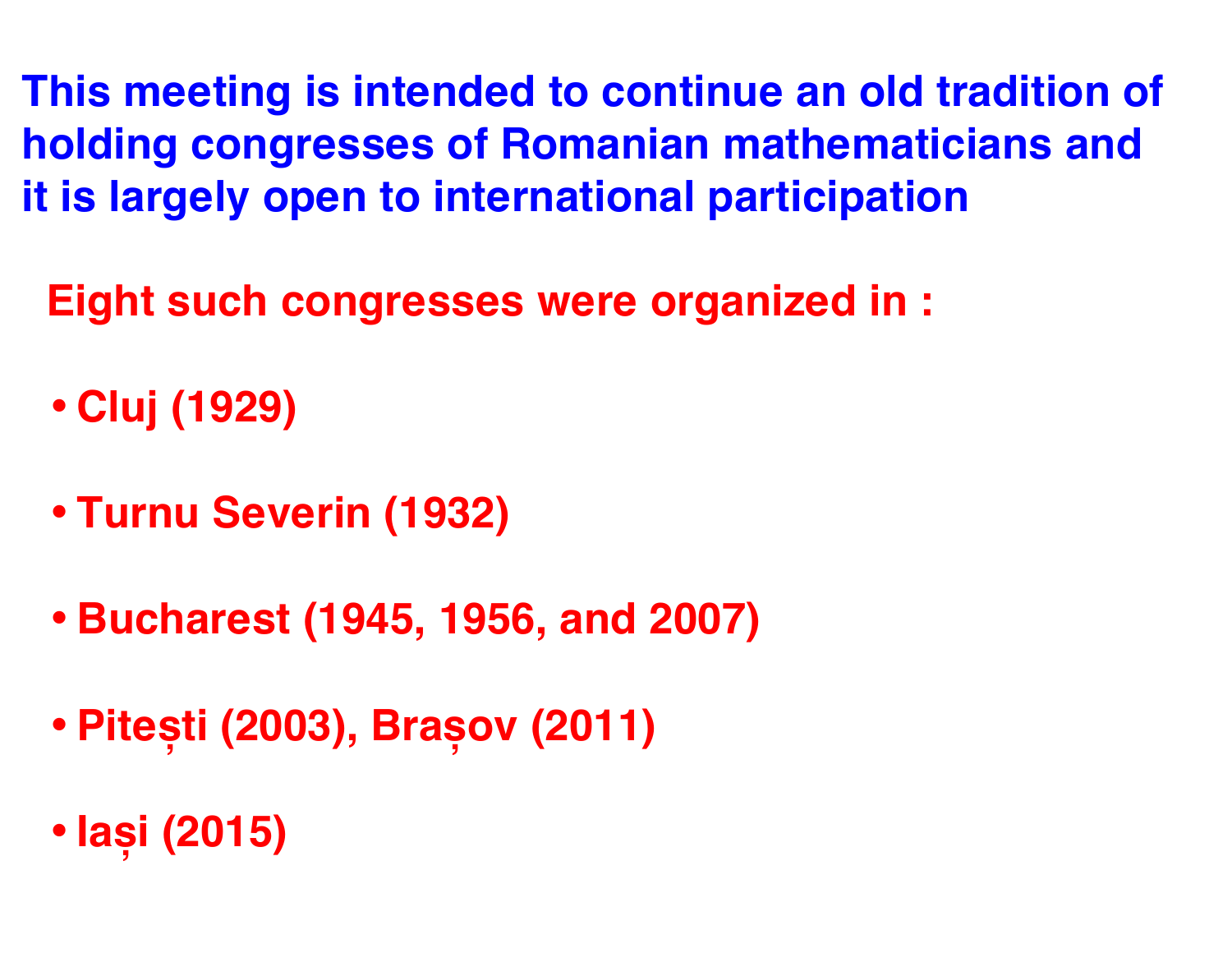#### **Sections**

- **I. Algebra and Number Theory**
- **II. Algebraic, Complex and Differential Geometry and Topology**
- **III. Real and Complex Analysis, Potential Theory**
- **IV. Ordinary and Partial Differential Equations, Controlled Differential Systems**
	- **V. Functional Analysis, Operator Theory and Operator Algebras, Mathematical Physics**
- **VI. Probability, Stochastic Analysis, and Mathematical Statistics**
- **VII. Mechanics, Astronomy, Numerical Analysis, and Mathematical Models in Sciences**
- **VIII***.* **Theoretical Computer Science, Operations Research and Optimization**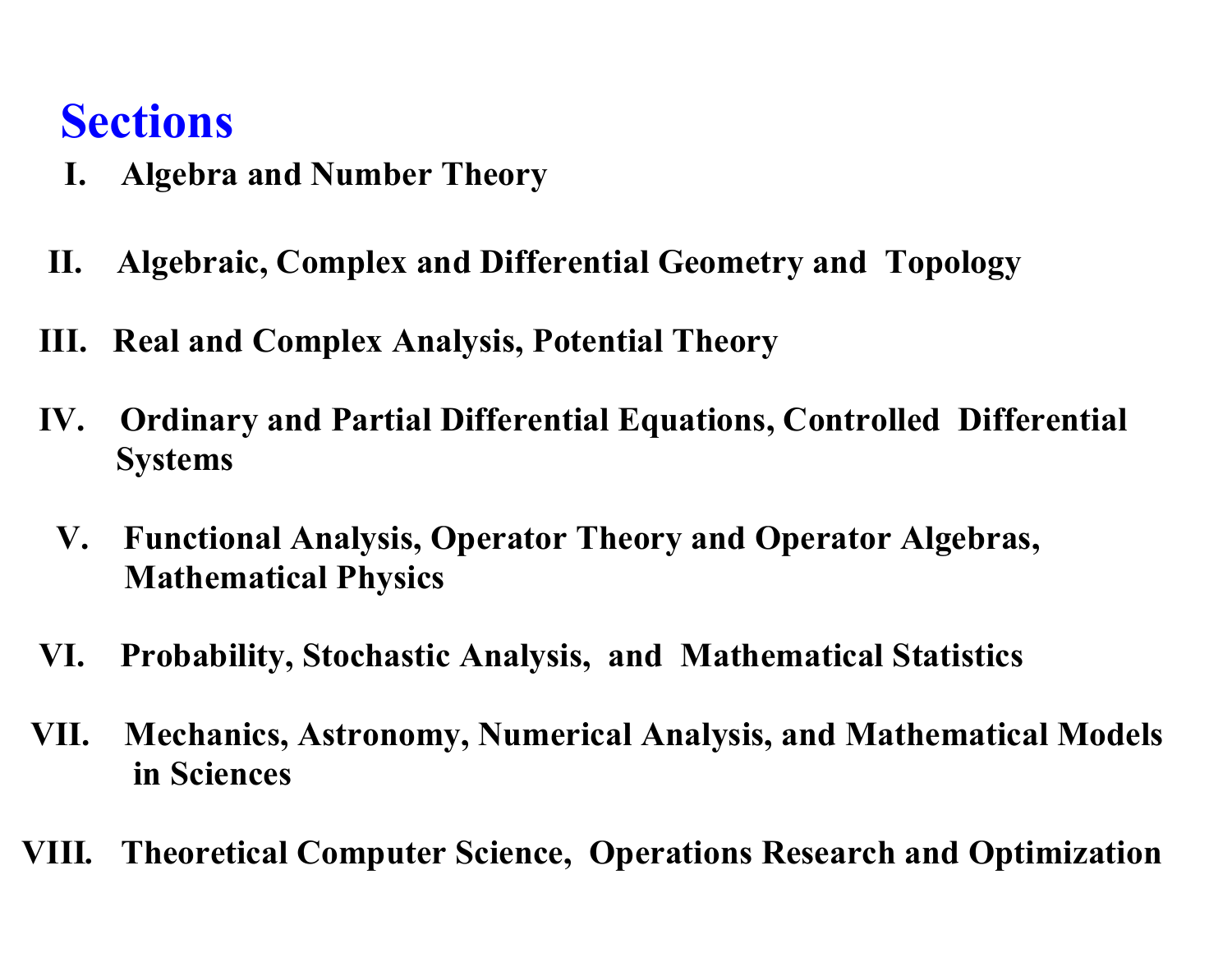#### **Special sessions**

§ *Number Theory* (Section I) § Organizers: Vicențiu Pașol, Alexandru Popa, Alexandru Zaharescu

§ *Selected Topics in Complex and Differential Geometry, Topology, and Singularities* (Section II). Organizers: Anca Măcinic, Radu Popescu

§ *Integral Operators and Layer Potentials* (Section III) Organizers: Mirela Kohr, Victor Nistor, Mihai Putinar

§ *Spectral Analysis and Quantum Transport* (Section V) Organizers: Horia Cornean, Radu Purice

§ *Stochastic Analysis and its Applications* (Section VI) Organizers: Oana Lupașcu-Stamate, Oana Mocioalca, Ciprian Tudor

§ *Geometric Structures, Topological Data Analysis and Statistics on Manifolds with Applications* (Section VI). Organizers: Vladimir Bălan, Victor Patrangenaru

§ *Mathematical Structures in Formal System Development and Analysis* (Section VIII). Organizers: Răzvan Diaconescu, Ionuț Țuțu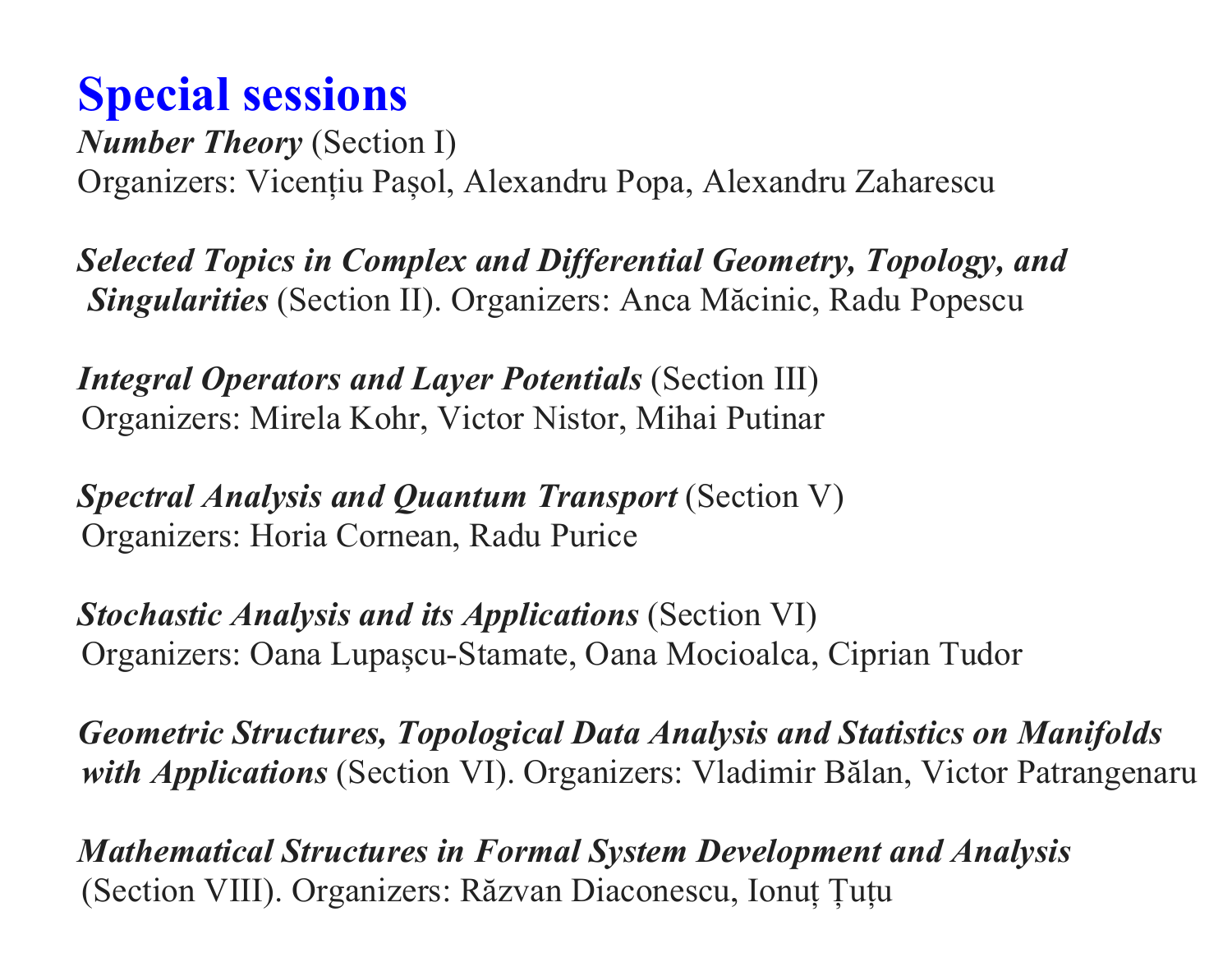

#### **Satellite meetings**

- • **National Conference of Problemistics and Didactics of Mathematics,**  *Galati, June 27,28, 2019*
- • **Mathematics & IT: Research and Education (MITRE-2019),** *Chisinau, June 23-26, 2019*

### **Awards for young mathematicians**

- **Nicolae Diculeanu Prize, awarded by The Section of Mathematical Sciences of the Romanian Academy**
- **The Prize of the Romanian Mathematical Society**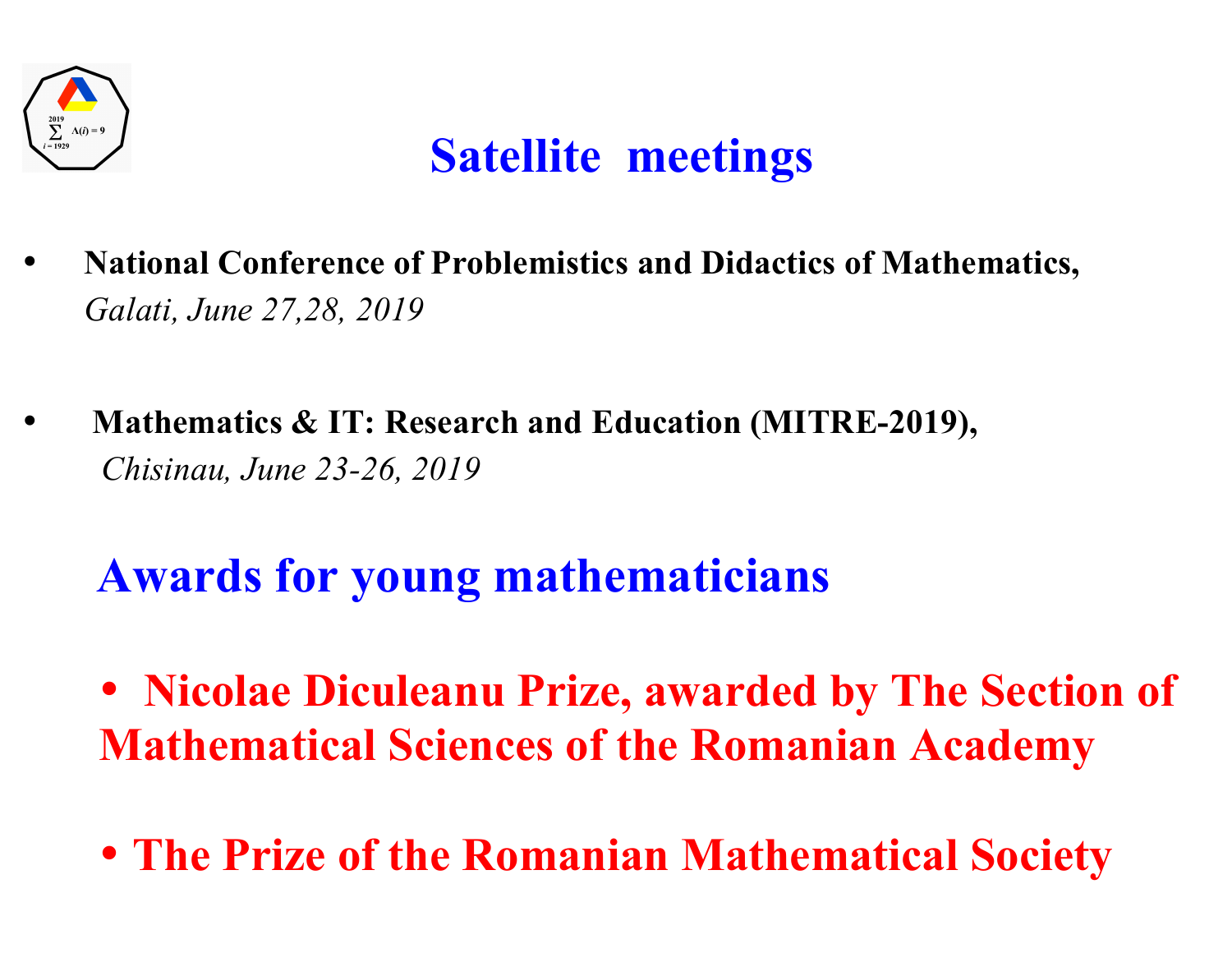

#### **Over 350 participants from more than 25 countries:**

| <b>Algeria</b> | Japan                 |
|----------------|-----------------------|
| <b>Austria</b> | Kuwait                |
| Canada         | <b>Morocco</b>        |
| China          | Moldavia              |
| <b>Denmark</b> | <b>Poland</b>         |
| <b>France</b>  | Romania               |
| Georgia        | Spain                 |
| <b>Germany</b> | <b>Switzerland</b>    |
| <b>Hungary</b> | Tunisia               |
| India          | <b>Turkey</b>         |
| <b>Israel</b>  | <b>Ukraine</b>        |
| <b>Italy</b>   | <b>United Kingdom</b> |
|                | USA                   |